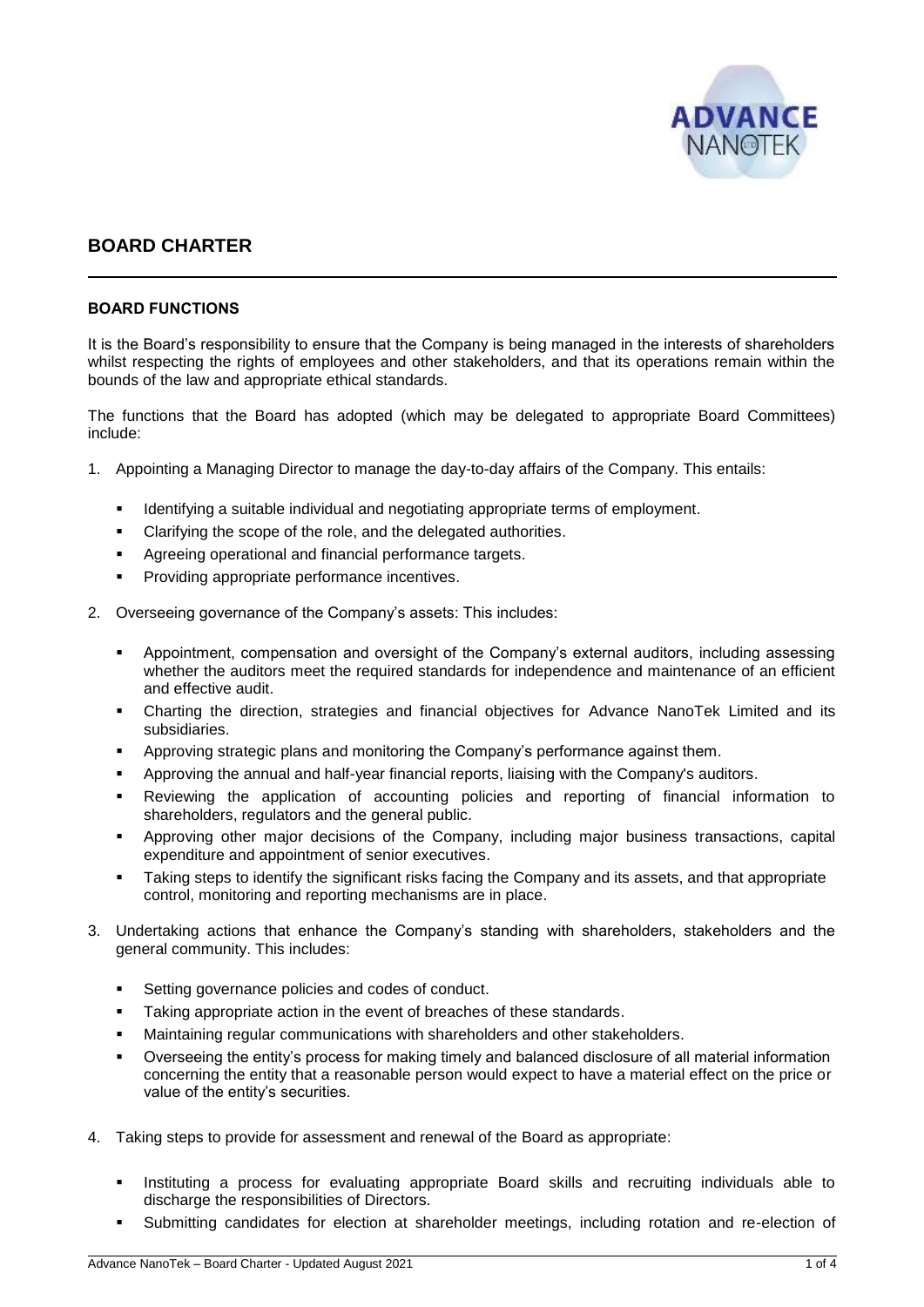existing Directors.

- Nominating a Chair of the Board.
- Undertaking an annual process of self-critique and review, and
- Satisfying itself that the entity's remuneration policies are aligned with the entity's purpose, values, strategic objectives and risk appetite.

## **CHAIRMAN OF THE BOARD**

The functions of the Chairman are to knit the Board together into a cohesive unit that provides strong representation of the Company's interests taking optimal advantage of the diversity of skills available to it:

- 1. Overseeing the process of recruiting and appointing Board members.
- 2. Chairing meetings of the Board and/or shareholders, ensuring that Directors positively contribute and that they are oriented to producing the best possible decisions in the Company's interest.
- 3. Acting as the principal Company spokesman and representative concerning matters of governance, codes of conduct and other non-operational matters.
- 4. Managing the annual process of Board performance review and self-critique, engaging external advice as appropriate that the Chairperson of the Company be informed. The Company does not follow this recommendation.

#### **MANAGING DIRECTOR**

The Board delegates responsibility for the day to day management of the Company to the Managing Director who reports directly to the Board on matters such as:

- The implementation of corporate strategies and performance objectives as established by the Board.
- Approval of capital and other expenditure within authority limits as determined by the Board from time to time.
- Implementing systems of risk management and internal control compliance records.
- That an appropriate framework exists for relevant information to be reported by management to the Board.

#### **BOARD COMPOSITION**

The Advance NanoTek Limited Board is comprised of a minimum of four Directors.

The composition of the Board is subject to shareholder approval. All nominations for appointment to the Board are reviewed by the current Board. At each annual general meeting, one third of the Board will retire and, if those Directors so choose, will offer themselves for re-election.

The Board currently comprises three Non-Executive Directors: two of whom are independent.

The Board recognises that ASX recommends that the roles of Chairman should be distinct and that the Chair should be an independent, Non-Executive Director. The company does not follow this recommendation.

The Board recognises that the ASX recommends the majority of directors should be independent. The company does not follow this recommendation.

## **DIRECTOR APPOINTMENTS AND ELECTIONS**

Advance NanoTek Ltd has written agreements in place with Non-Executive Directors and the Managing Director except where no remuneration is received for Director duties.

Where Directors stand for re-elections, the Board will provide the following details as part of the Annual General Meeting:

- The term of office currently served by the director.
- If the Board considers the Director to be an independent Director, a statement to that effect.
- A statement by the Board as to whether it supports the election or re-election of the candidate and a summary of the reasons why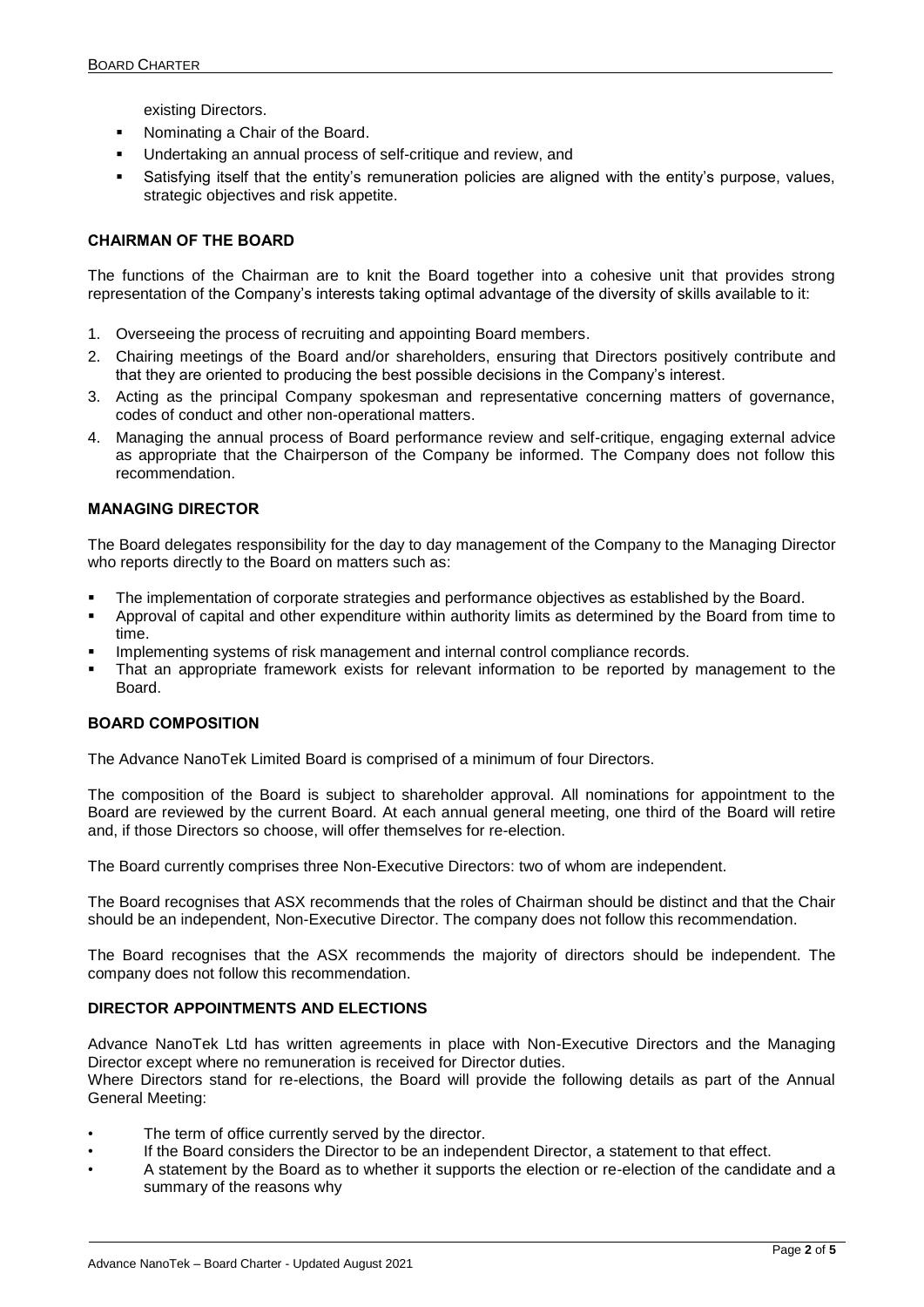If a director is standing for election for the first time, the Board will provide the following information as part of the Annual General Meeting:

- Biographical details, including their relevant qualifications and experience and the skills they bring to the Board.
- Details of any other material directorships current held by the candidate.
- Confirmation that the entity has conducted appropriate checks into the candidate's background and experience.

If those checks have revealed any information of concern.

- Details of any interest, position or relationship that might influence, or reasonably be perceived to influence, in a material respect their capacity to bring an independent judgement to bear interests of the entity as a whole rather than in the interests of an individual security holder or other party
- If the Board considers that the candidate will, if elected, qualify as an independent director, a statement to that effect.

## **POLICY FOR ASSESSING THE INDEPENDENCE OF DIRECTORS**

It is the Board's policy that in determining a Director's independence, the Board considers the relationships which may affect independence as set out in Box 2.3 of the *ASX Corporate Governance Principles and Recommendations (4 th edition)*:

When determining the independent status of a Director the Board will consider whether the Director:

- 1. Is, or has been, employed in an executive capacity by the entity or any of its child entities and there has not been a period of at least three years between ceasing such employment and serving on the Board;
- 2. Is, or has within the last three years been, a partner, director or senior employee of a provider of material professional services to the entity or any of its child entities;
- 3. Is, or has been within the last three years, in a material business relationship (eg as a supplier or customer) with the entity or any of its child entities, or other officer of, or otherwise associated with, someone with such a relationship;
- 4. Is a substantial security holder of the entity or an officer of, or otherwise associated with, a substantial security holder of the entity.
- 5. Has a material contractual relationship with the entity or its child entities other than as a director;
- 6. Has a close family ties with any person who falls within any of the categories described above; or
- 7. Has been a director of the entity for such a period that his or her independence may have been compromised.
- 8. Receives performance-based remuneration (including options or performance rights) from, or participates in an employee incentive scheme of the entity.

For the purposes of assessing independence, the Group has used a materiality threshold of \$200,000 in respect of consulting services, customer, supplier or adviser relationships and 5% in relation to the percentage shareholding, including options, in the Company that is owned or controlled by any Director or their associates.

Family ties and cross-directorships may be relevant in considering interests and relationships which may affect independence, and should be disclosed to the Board.

# **QUALITY MANAGEMENT SYSTEM AND CONTINUOUS IMPROVEMENT**

Advance NanoTek Limited is dedicated to quality and continuous improvement in order to better service our customers and employees.

Advance NanoTek Limited expects its employees to be responsible for ensuring through established standards and measurements that our level of quality matches or exceeds our customers' expectations.

Advance NanoTek Limited aims to achieve organisation excellence and quality awareness through process improvements, training and well defined quality and risk management processes.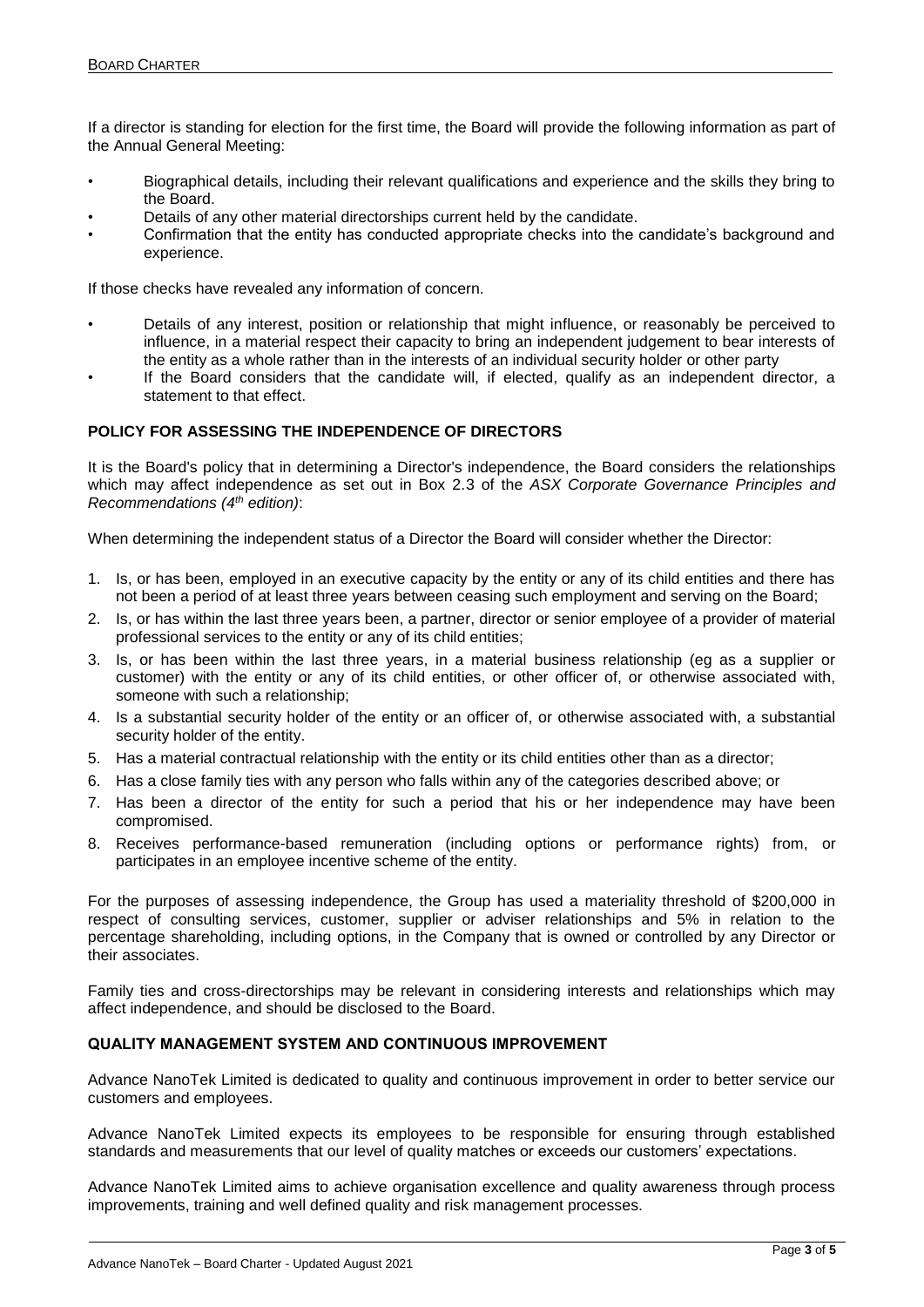Advance NanoTek Limited has developed and implemented a quality management system to demonstrate its ability to provide a consistent quality product. This quality system is in compliance with the international standard ISO 9001:2015 to the end of 2021.

#### **CONFLICTS OF INTEREST**

Directors are expected to be sensitive to conflicts of interest or duty that may arise and mindful of their fiduciary obligations.

Directors must:

- Fully and frankly disclose to the Board any actual, potential or perceived conflict of interest or duty that might reasonably be thought to exist as soon as the situation arises.
- Take necessary and reasonable action to resolve or avoid any actual or potential conflict of interest or duty.
- Comply with the Corporations Act 2001 (cth) and the Company's Constitution in relation to disclosing material personal interests and restrictions on voting.
- If a conflict exists, it is expected that any Director to whom the conflict relates will leave the room when the Board is discussing any matter to which the conflict relates.
- Directors are expected to inform the Chairman of any proposed appointment to the Board, committee or executive or another company as soon as practicable.

## **ACCESS TO INFORMATION AND INDEPENDENT ADVICE**

Directors have access to any information they consider necessary to fulfil their responsibilities and to exercise independent judgment when making decisions.

Directors have access to:

- Management of Advance NanoTek Limited to seek explanations and information from management.
- Auditors, both internal and external, to seek explanations and information from them without management being present.

Directors may seek any independent professional advice they consider necessary to fulfil their responsibilities and to exercise independent judgment when making decisions in accordance with procedure agreed by the Directors.

If the Chairperson of the Board consents, the Company will pay a Director's costs of seeking independent professional advice. That consent may not be unreasonably withheld or delayed.

#### **COMPANY SECRETARIES**

The Company Secretaries are appointed and removed by the Board and is responsible for establishing and maintaining the appropriate support mechanisms to enable the Board to function effectively. The Company Secretary is also responsible for ensuring the Board procedures are complied with and advising the Board on governance matters. All Directors have access to the Company Secretary for advice and support services as required and are accountable to the Board through the Chairman.

| <b>Experience</b>               | No. of years                                                      |
|---------------------------------|-------------------------------------------------------------------|
| Manufacturing                   | >40 years (L Mizikovsky / R. Dudurovic)                           |
| Accounting                      | >75 years (R. Dudurovic / G Acton / L Lefcourt)                   |
| Legal                           | >20 years (R. Dudurovic)                                          |
| Sales & Marketing               | >50 years (L Mizikovsky/ R. Dudurovic)                            |
| <b>Corporate Communications</b> | >80 years (L Mizikovsky / R. Dudurovic / G Acton / L<br>Lefcourt) |

#### **BOARD SKILLS MATRIX**